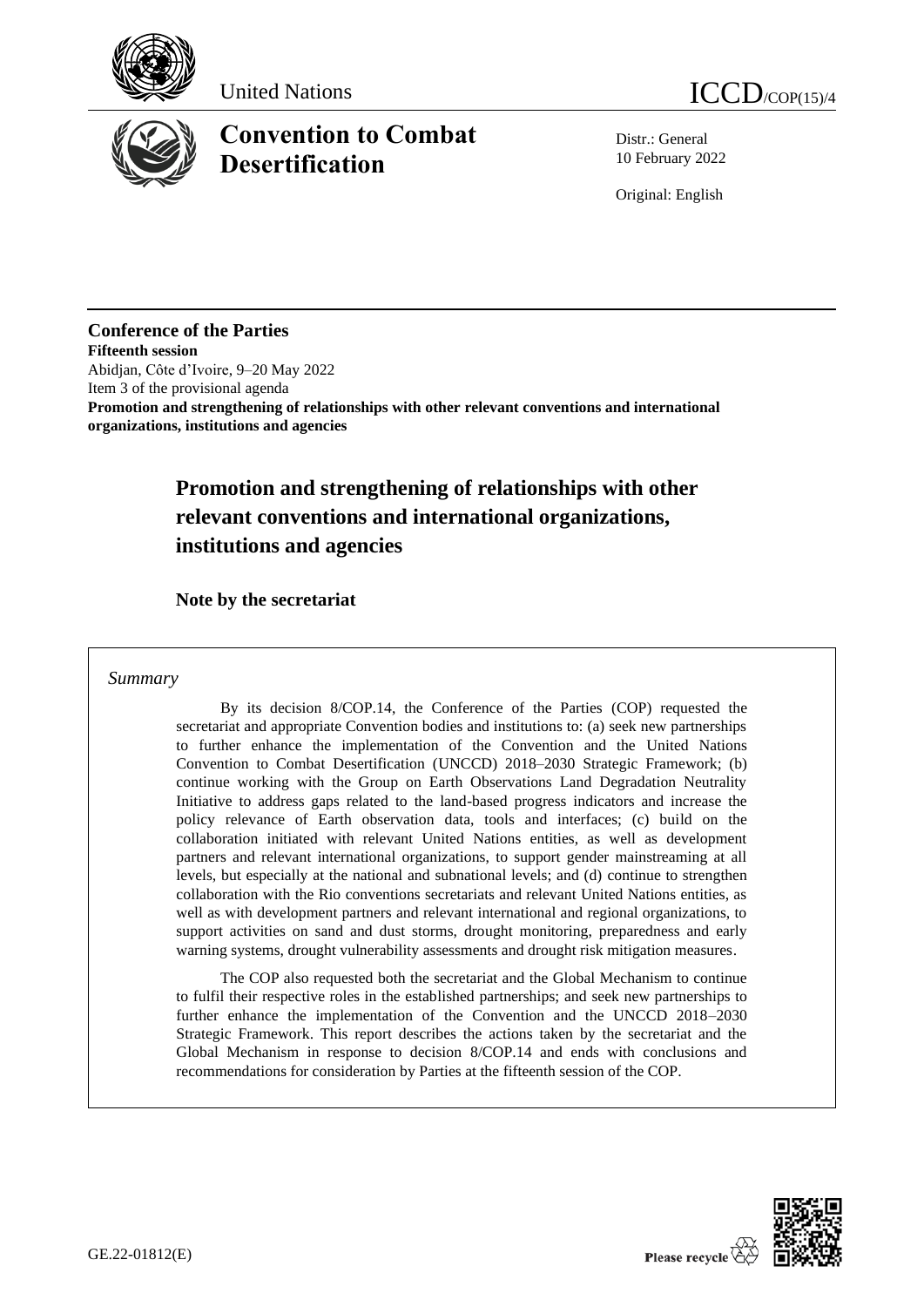## Contents

|      |           |                                                            | Paragraphs | Page           |
|------|-----------|------------------------------------------------------------|------------|----------------|
| Ι.   |           |                                                            | $1 - 2$    | 3              |
| П.   |           |                                                            | $3 - 43$   | 3              |
|      | A.        |                                                            | $3 - 9$    | 3              |
|      | <b>B.</b> | United Nations Decade on Ecosystem Restoration (2021–2030) | $10 - 11$  | $\overline{4}$ |
|      | C.        |                                                            | $12 - 17$  | 5              |
|      | D.        |                                                            | $18 - 24$  | 6              |
|      | Е.        |                                                            | $25 - 27$  | 7              |
|      | F.        |                                                            | $28 - 32$  | 8              |
|      | G.        |                                                            | $33 - 34$  | 9              |
|      | Н.        |                                                            | $35 - 38$  | 10             |
|      | I.        |                                                            | $39 - 43$  | 10             |
| III. |           |                                                            | $44 - 47$  | 11             |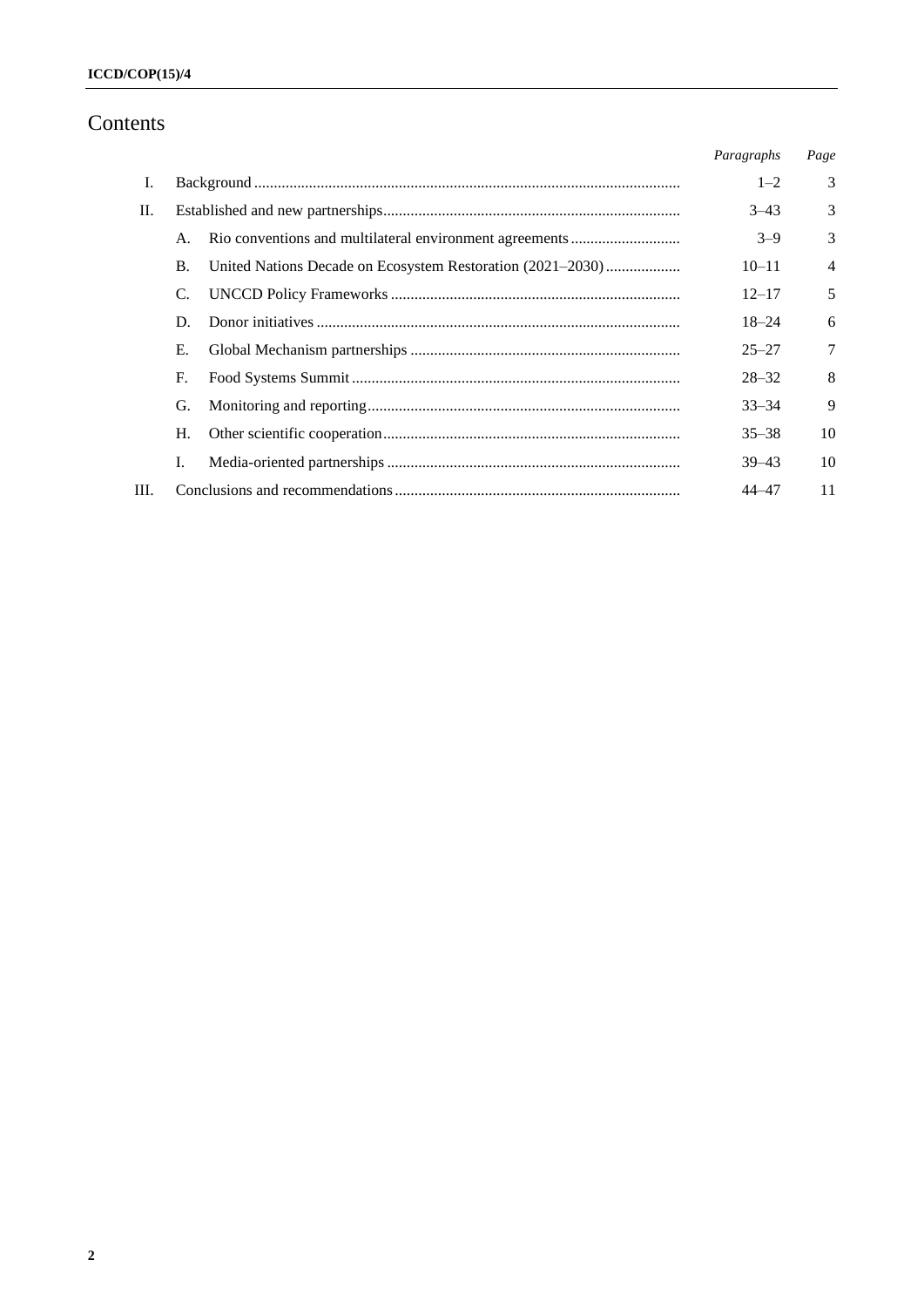## **I. Background**

1. Decision 8/COP.14 calls for a review and assessment of the progress made by the secretariat of the United Nations Convention to Combat Desertification (UNCCD) in promoting and strengthening relationships with other relevant conventions and international organizations, institutions and agencies. This note provides a summary of a select number of such activities and highlights their efficacy in promoting and strengthening these relationships, as well as enhancing the implementation of the Convention.

2. Making significant progress towards the strategic objectives of the Convention and the 2030 Agenda for Sustainable Development requires strong and effective relationships that can leverage the appropriate synergies with organizations that have convergent or complementary missions. This includes not only the Rio conventions and other multilateral environmental agreements, but also those organizations and institutions focused on issues directly relating to sustainable land management (SLM), including monitoring and reporting, capacity-building, land governance and tenure security, gender equality, youth engagement, drought and water scarcity, sand and dust storms (SDS), the science-policy interface, migration and urban-rural linkages, knowledge and technology transfers, media outreach and communications, and resource mobilization.

## **II. Established and new partnerships**

## **A. Rio conventions and multilateral environmental agreements**

3. The principals of the Rio conventions, under the auspices of the Joint Liaison Group (JLG), have increased their regular contact, holding seven meetings during the intersessional period. In November 2020, they agreed on an internal strategy which recognizes and builds upon ongoing and long-standing cooperation established by the secretariats and the JLG, including capacity-building, outreach and communications, and other allied work priorities.

4. The secretariats of the Rio conventions launched a social media campaign entitled Restoring Balance with Nature in September 2021, which is expected to continue throughout 2022. The campaign aims to raise awareness on the interconnectedness of the three challenges of desertification, climate change and biodiversity loss, as well as on the positive aspects for the solution of each crisis from climate action, biodiversity conservation and land restoration, respectively. For more detailed information, refer to document ICCD/COP(15)/3.

5. Joint statements by the Executive Secretaries were disseminated at numerous virtual conferences and events which took place during the intersessional period. The JLG also approved a plan for enhancing joint capacity-building in November 2021, which aims to develop a capacity-building programme for national focal points towards a more integrated target-setting, reporting and overall implementation of the three Conventions.

6. With the postponement of in-person meetings due to the COVID-19 pandemic, the secretariat continued to contribute to the virtual discussion on the Convention on Biological Diversity (CBD) post-2020 global biodiversity framework, including all meetings and negotiations related to the participatory process for the development of the framework's goals, targets, and its implementation and monitoring frameworks. This included the Bern I and II Consultation Workshops of Biodiversity-Related Conventions on the Post-2020 Global Biodiversity Framework, meetings of the Open-ended Working Group on the Post-2020 Biodiversity Framework, as well meetings of the CBD Subsidiary Body on Scientific, Technical and Technological Advice and Subsidiary Body on Implementation, with the aim of appropriately integrating UNCCD priorities into the framework to (a) ensure its coherence and complementarity with other existing international processes; (b) identify options for enhancing synergies on national reporting among the biodiversity-related conventions as well as the Rio conventions, including the UNCCD 2018−2030 Strategic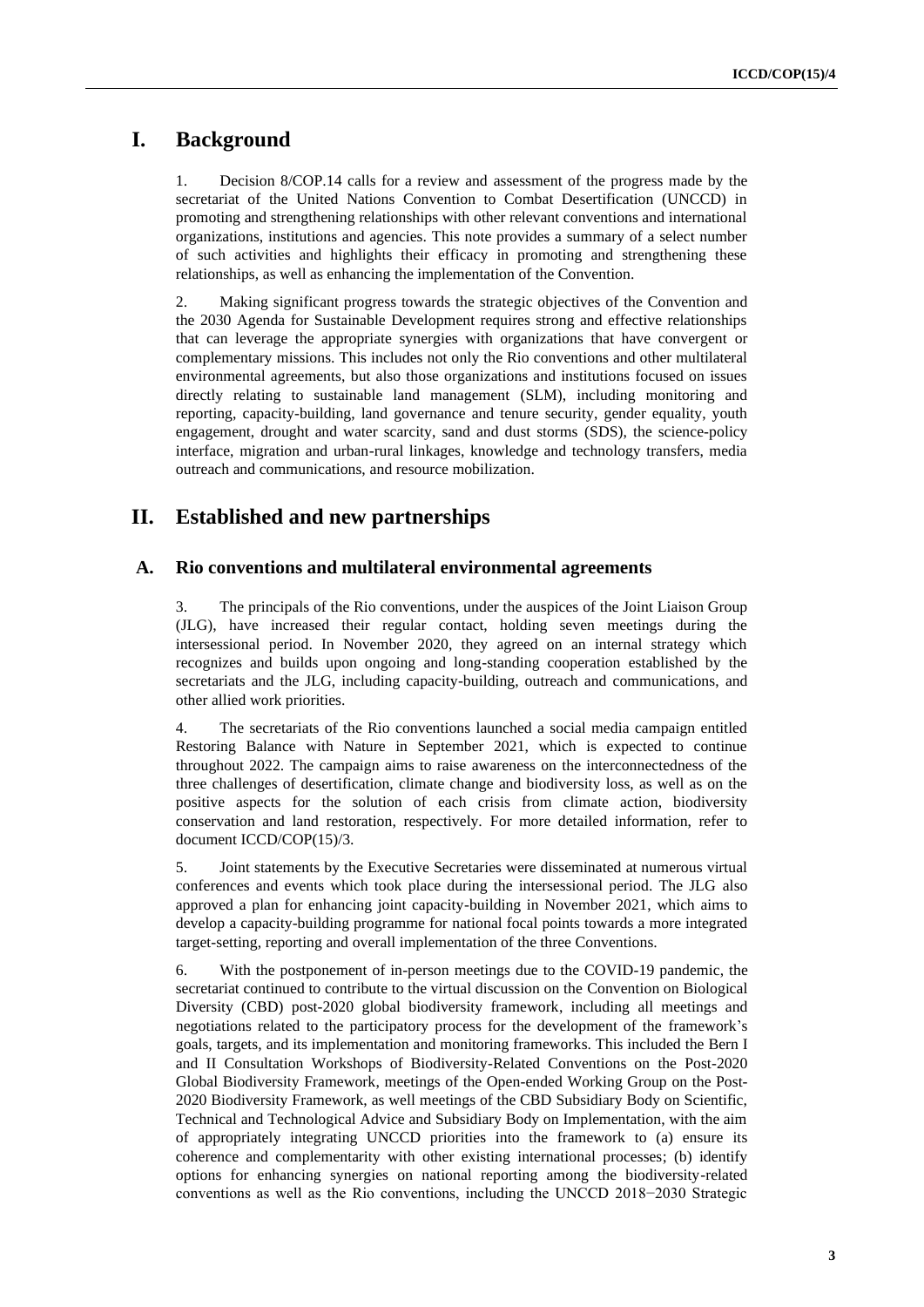Framework and the 2030 Agenda for Sustainable Development and Sustainable Development Goal (SDG) target 15.3 to combat desertification, restore degraded land and soil, including land affected by desertification, drought and floods, and strive to achieve a land degradation-neutral world.

7. In November 2020 and June 2021, respectively, the secretariat contributed to activities of the Subsidiary Body for Implementation and the Subsidiary Body for Scientific and Technological Advice of the United Nations Framework Convention on Climate Change (UNFCCC) on (a) a panel dialogue on the relationship between land- and climate change adaptation-related matters; (b) the Koronivia Joint Work on Agriculture Workshop on sustainable land and water management, including integrated watershed management strategies, to ensure food security; (c) the Structured Expert Dialogue of the Second Periodic Review of the adequacy of the long-term goal of limiting global warming to below 1.5  $\degree$ C compared to pre-industrial levels and the progress towards achieving it; and (d) the Nairobi work programme on impacts, vulnerability, and adaptation to climate change.

8. The Executive Secretary and representatives of the secretariat participated in the UNFCCC COP 26 in Glasgow, advocating for land-based solutions for climate change mitigation and adaptation, as well as for the importance of land restoration and SLM, as a cost-effective strategy towards post-pandemic recovery and sustainable development for all. During COP 26, with the support of the Global Environment Facility (GEF), the three secretariats of the Rio conventions organized a streamlined version of the Rio Conventions Pavilion, with a total of seven hybrid sessions, including a High Level Session, to highlight the complementarity of the three processes in issues related to human health, ecosystems restoration, food systems and the need for a synergistic outlook on finance for national implementation.

9. The secretariat collaborated with the Convention on the Conservation of Migratory Species of Wild Animals focusing on the fundamental concept of ecological connectivity and its relevance to desertification/land degradation and drought (DLDD) and the achievement of land degradation neutrality (LDN), land restoration and biodiversity conservation. This collaboration focused on promoting ecological connectivity within ongoing processes, such as the development of relevant assessments and the definition of new topics of the Intergovernmental Science-Policy Platform on Biodiversity and Ecosystem Services rolling work programme up to 2030 and the development of a post-2020 global biodiversity framework. It also included a scientific assessment of ecological connectivity as an essential component of ecosystem restoration as a working paper contributing to the second edition of the Global Land Outlook (GLO2).

## **B. United Nations Decade on Ecosystem Restoration (2021–2030)**

10. In early 2022, the secretariat released GLO2 in close collaboration with the PBL<sup>1</sup> Netherlands Environment Assessment Agency, which prepared the scenarios work on land restoration as well as an analysis of global restoration commitments and their costs. Sixteen organizations were represented on the GLO2 steering committee, and eight working papers were commissioned to provide substantive inputs. Two GLO regional thematic reports, one on Southern Africa and the other on Central and Eastern Europe, were published at the same time. The secretariat is grateful for the generous support provided by China, the Netherlands, the Republic of Korea and Turkey for the development of these GLO products.

11. In addition to the GLO2 products, the secretariat is a core partner in the activities to promote the United Nations Decade on Ecosystem Restoration (2021–2030), which is being led by the Food and Agriculture Organization of the United Nations and the United Nations Environment Programme. This includes contributions to the launch of the Decade, which took place on 5 June 2021, related advocacy and communications products, and participation in various working groups and task forces, such as those on monitoring and reporting and flagship initiatives.

<sup>&</sup>lt;sup>1</sup> Planbureau voor de Leefomgeving.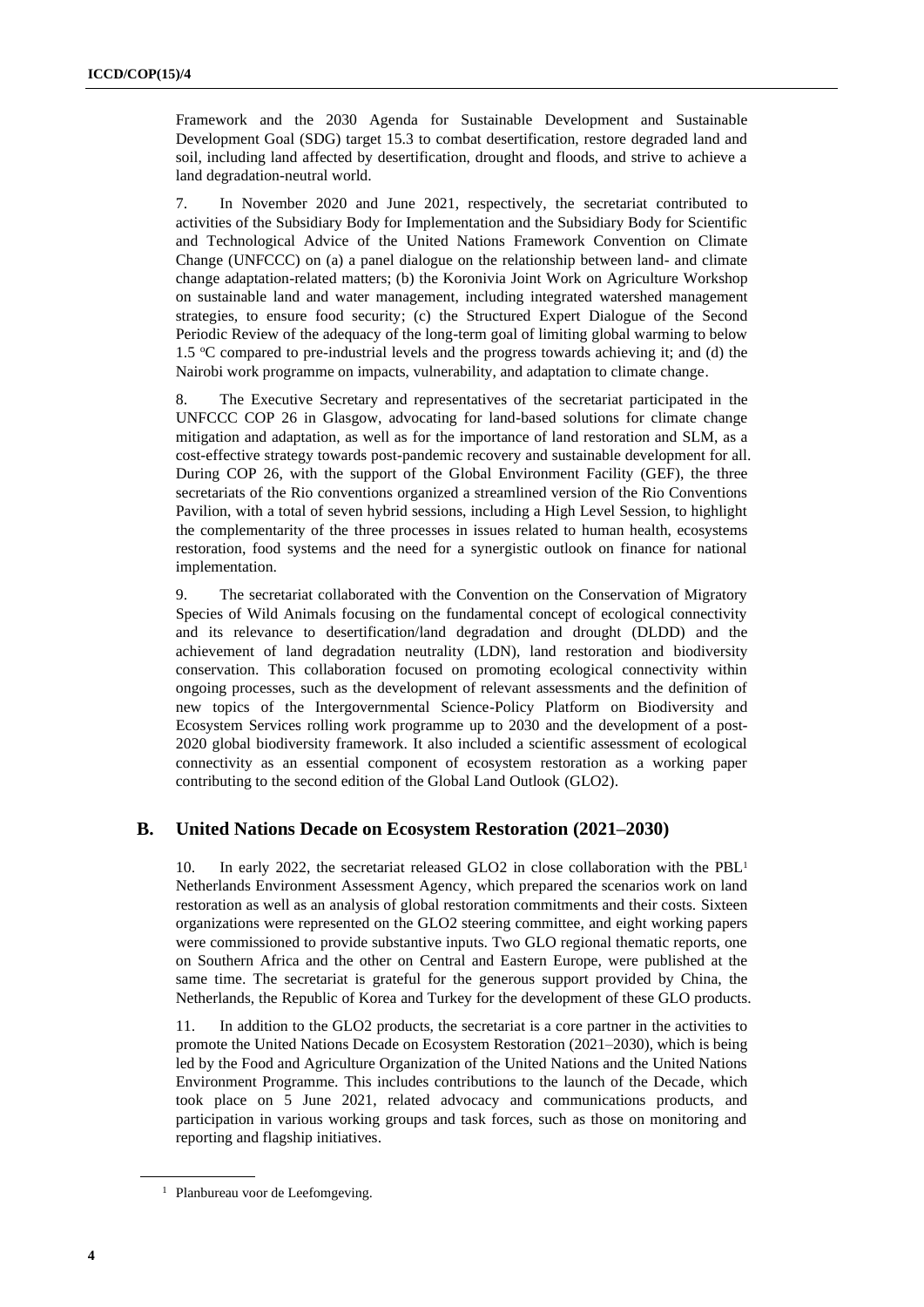## **C. UNCCD Policy Frameworks**

12. On land tenure, the secretariat has collaborated with the Food and Agriculture Organization of the United Nations (FAO) and other relevant domain partners to produce a technical guide on how to integrate the Voluntary Guidelines on the Responsible Governance of Tenure of Land, Fisheries and Forests in the Context of National Food Security, as adopted by the Committee on World Food Security on May 2012, into the implementation of the Convention and accelerate the achievement of land degradation neutrality. Further, the secretariat has engaged with expert institutions on land tenure issues, including representatives of FAO, the International Land Coalition, Landesa, the Land Portal Foundation and the UNCCD Civil Society Organization Panel to present to Parties at the fifteenth session of the COP options to raise awareness on responsible land governance to combat DLDD, as mandated in decision 26/COP.14. As regards reporting, the secretariat consulted with key United Nations partners and civil society organizations to scope the availability of existing global land governance indicators, such as the relevant SDG indicators, with a view of integrating existing data sources into the future UNCCD national reporting process. For more detailed information, refer to document ICCD/COP(15)/19.

13. Partnerships are essential at all levels for gender mainstreaming. Accordingly, the secretariat has enhanced collaboration with relevant organizations, building on networks at the national and global level. The World Overview of Conservation Approaches and Technologies (WOCAT)/UNCCD project on gender responsive SLM is one such example, developing tools that will be tested in pilot countries at the subnational level. The secretariat continues to work closely with the United Nations Entity for Gender Equality and the Empowerment of Women (UN Women) on policy, advocacy, awareness-raising and research on gender issues and contributed to the Expert Group Meeting of the sixty sixth session of the Commission on the Status of Women, whose priority theme is "Achieving gender equality and the empowerment of all women and girls in the context of climate change, environmental and disaster risk reduction policies and programmes". The secretariat also continues to collaborate with UN Women and the International Union for Conservation of Nature (IUCN) on capacity development activities and policy relevant research, including a study on the differentiated impacts of desertification, land degradation and drought, which was reviewed by experts from more than 30 institutions. For more detailed information, refer to document ICCD/COP(15)/17.

14. On drought, the secretariat and the Global Mechanism (GM) continue to build on existing collaboration and establish new partnerships to support Parties in enhancing drought resilience at all levels. This includes leadership of the Drought Working Group in the Global Framework for Water Scarcity in Agriculture (WASAG), the UN-Water interagency mechanism, as well as enhanced collaboration with the CBD, FAO, the Global Water Partnership (GWP), the International Water Management Institute, the Joint Research Centre of the European Commission, the National Drought Mitigation Center at the University of Nebraska, UNEP-Danish Hydraulic Institute, UNFCCC, United Nations Educational, Scientific and Cultural Organization (UNESCO), United Nations Platform for Space-based Information for Disaster Management and Emergency Response and the World Meteorological Organization (WMO). The secretariat contributed as lead author to the Global Assessment Report on Disaster Risk Reduction Special Report on Drought 2021 and co-organized events at the World Water Forum held in Dakar, Senegal. With the aim of strengthening capacity and to better deliver on Parties' requests, the secretariat took the initiative to establish a Collaborative Center on Drought. For more detailed information, refer to document ICCD/COP(15)/15.

15. On SDS, the secretariat continued its collaborations with the United Nations Coalition on Combating Sand and Dust Storms and its member organizations including FAO, the United Nations Economic and Social Commission for Asia and WMO. The secretariat has been actively engaged with institutions, governments, other technical partners and regional entities on SDS issues, including pilot projects to develop national and regional SDS impact mitigation strategies. For more detailed information, refer to document ICCD/COP(15)/16.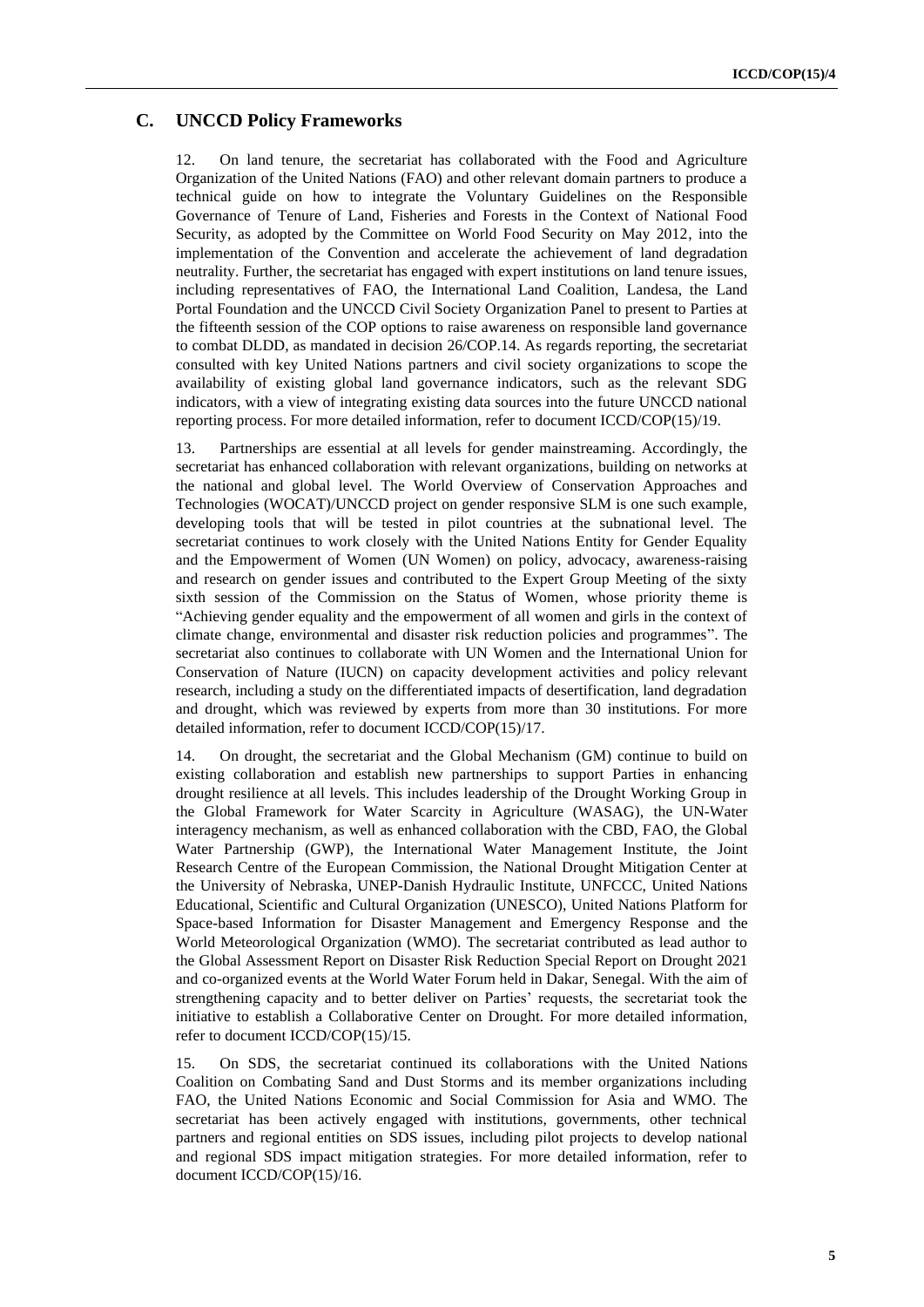16. On migration-related issues, the secretariat worked closely with the International Organization on Migration to produce two studies in response to requests by the Parties: (i) in Central Asia to evaluate the prospects for creating new jobs by promoting sustainable agricultural practices and improving the skills of rural youth and migrants returning to these countries; and (ii) in the Western Balkans to develop a theoretical model to leverage remittances and diaspora investments in land restoration/SLM in the region. Other partnerships include those with the International Fund for Agricultural Development (IFAD) on the implementation and governance oversight for the Sustainability, Stability, Security Initiative (3S Initiative); the United Nations Environment Programme (UNEP) under the auspices of the Greening Dryland Partnership; UN-Habitat on strengthening urban–rural linkages; the International Labour Organization (ILO) and its Green Jobs Programme; as well as think tanks and institutes on issues related to land and migration. For more detailed information, refer to document ICCD/COP(15)/18.

17. On youth engagement, the secretariat responded to the request in decision 5/COP.14 and has been engaging actively and meaningfully with youth organizations. Through the Interagency Network for Youth Development, the secretariat supported the session of the Economic and Social Council Youth Forum 2021 on SDGs 12 and 13 and has been actively participating in the ILO initiative Decent Jobs for Youth. In addition, support was given to the Desertification Youth Caucus to facilitate the elections of their representatives. For more detailed information, refer to document ICCD/COP(15)/12.

## **D. Donor initiatives**

#### **1. Changwon Initiative**

18. The secretariat continued its various collaborations in the implementation of the Changwon Initiative launched at COP 10. During 2012–2018 period, the first phase of the Changwon Initiative focused on three components: (a) enhancing the scientific process of the UNCCD; (b) mobilizing additional resources and facilitating partnership arrangements; and (c) supporting global frameworks for the promotion of best practices, including the Land for Life Award. Further information on the activities and achievements of the Changwon Initiative for the period 2012–2018 can be found in document ICCD/COP(15)/11 and the Changwon Initiative evaluation report.

19. The second phase of the Changwon Initiative (2018–2030) aims to consolidate partnerships and support the implementation and integration of LDN in broader sustainable development policies and processes at subnational, national, regional and global levels. The Changwon Initiative objectives and activities are closely linked to the UNCCD 2018–2030 Strategic Framework, aiming to ensure coherence with the strategic priorities expressed by Parties and promote synergies with the activities of UNCCD partners. The second phase of the Changwon Initiative is guided by a set of four strategic pillars, including (1) Scientific credibility; (2) National and international synergies; (3) Strengthened partnerships; and (4) Local impact. The Changwon Initiative continues to provide technical, financial and political support annually for the work of the secretariat in the implementation of the Convention and LDN.

20. During the 2019–2021 period, Changwon Initiative activities included LDN targetsetting; LDN transformative projects and programmes, including implementation; the GLO and its regional thematic reports; science–policy interlinkages; efforts to combat SDS; the Greening Drylands Partnership; work on the UNCCD Knowledge Hub and communications; capacity-building; and a Southern African subregional drought initiative. The secretariat collaborated with the Government of the Republic of Korea in celebrating the 10<sup>th</sup> Anniversary of the Changwon Initiative held virtually on 21 October 2021. At the event, a new Business for Land initiative was announced to facilitate the involvement of the business sector in the protection and restoration of land. For more detailed information, refer to document ICCD/COP(15)/13.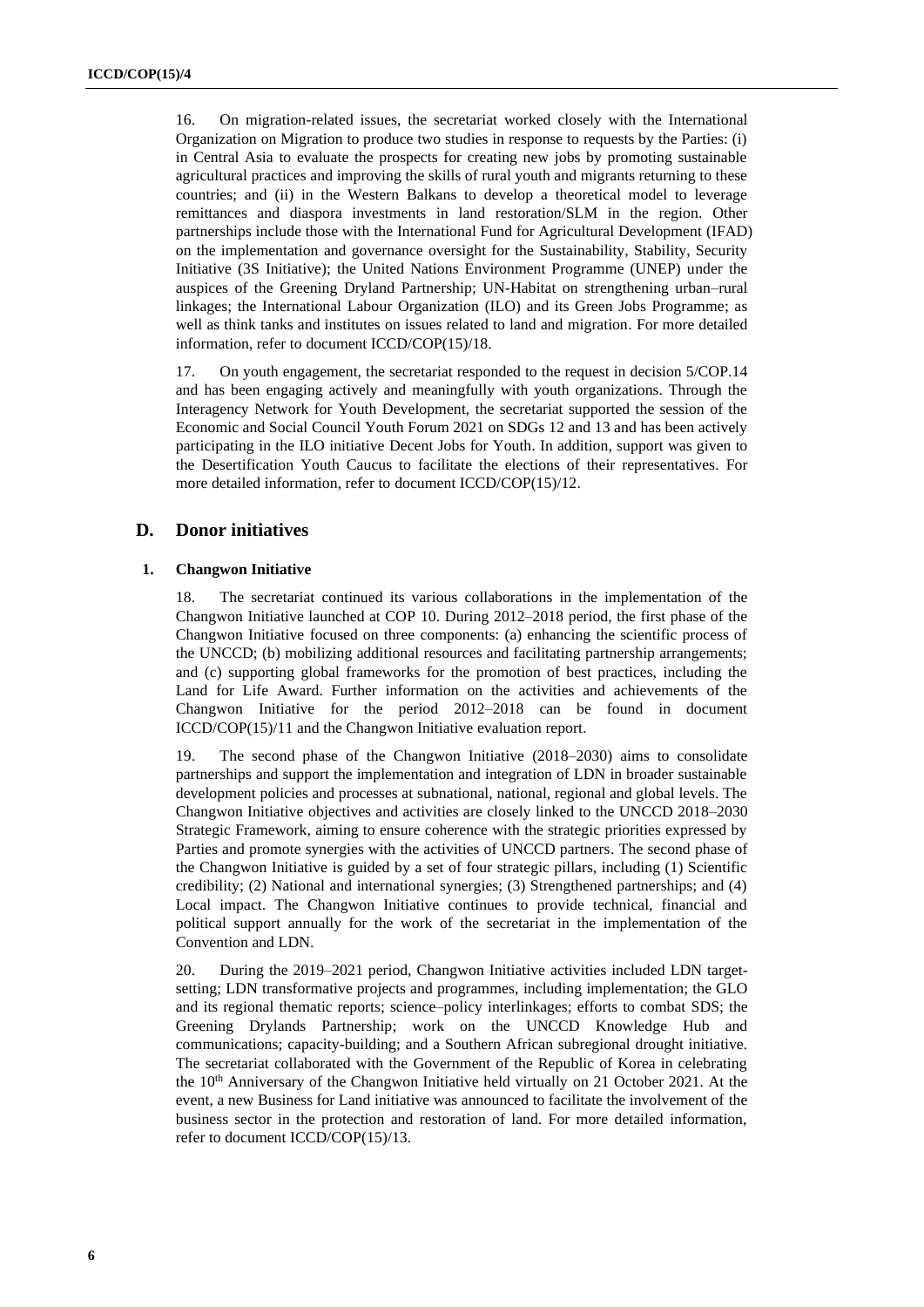#### **2. Ankara Initiative**

21. In the context of the SDGs and with a commitment to achieve LDN by 2030, the Ankara Initiative was launched at COP 12 to strengthen the implementation of the Convention. The Initiative supports (a) work to better understand the linkages between DLDD and social instability and migration; (b) activities that help countries address weak or insecure land tenure and resource rights, particularly for women and the most vulnerable, to stimulate the uptake of SLM activities and to make progress towards LDN; (c) a small group of countries with the integration of land tenure and resource rights issues into their plans for LDN implementation; and (d) capacity-building for local level stakeholders and organizations.

22. During the 2019–2021 period, Ankara Initiative activities included (i) developing and producing GLO2; (ii) supporting consultations with relevant stakeholders to gather inputs for the preparation of the technical guide on how to integrate the Voluntary Guidelines on the Responsible Governance of Tenure of Land, Fisheries and Forests in the Context of National Food Security into the implementation of the UNCCD and the achievement of the LDN target; (iii) mainstreaming gender by commissioning a study to explore options for the integration of SDG indicators relevant to the UNCCD Gender Action Plan into the UNCCD reporting process; and (iv) launching a joint project with WOCAT on gender-responsive SLM technologies and approaches.

23. In addition, the Ankara Initiative provided support to the implementation of the 3S Initiative in Africa and commissioned expert studies on perceptions and opportunities to enhance the restoration narrative regarding the Sahel and frame a global campaign. In Central Asia, a drought working group collaborated on the development of a regional drought risk management and mitigation strategy. The Ankara Initiative also financially supported the Land Degradation Neutrality Target Setting Programme (LDN TSP) in collaboration with multiple international partners to assist interested countries with their national LDN target-setting process, including setting national baselines, targets and associated measures to achieve LDN. More detailed information can be found in document ICCD/CRIC(20)/7.

#### **3. Peace Forest Initiative**

24. The secretariat collaborated with numerous partners in rolling out the Peace Forest Initiative (PFI), which was welcomed by Parties in decision 3/COP.14. The PFI is being designed to facilitate cooperation and collaboration on LDN implementation in crossborder, fragile and post-conflict situations. In the New Delhi Declaration, Parties took note of the PFI's potential contribution to increasing cooperation on LDN, including land restoration and reforestation in transborder areas of participating countries. During 2019– 2021, PFI activities have been supported with the financial support of the Government of the Republic of Korea. The terms of reference for the PFI have been developed in consultation with a number of Parties' representatives, United Nations entities and other organizations, such as the Asian Forest Cooperation Organization, the CBD secretariat, the Department of Political and Peacebuilding Affairs, the Green Climate Fund, United Nations Development Programme (UNDP), UNESCO and UN Women. The secretariat consulted with governments that expressed willingness to participate in the PFI and develop a concrete platform for collaboration and cooperation among stakeholders.

## **E. Global Mechanism partnerships**

25. FAO and the GM partnered to design and implement a GEF Enabling Activity project to implement COP decisions on drought. The secretariat and the GM also partnered with UNEP to support the 2021–2022 UNCCD reporting cycle through a new phase of the Global Support Programme (III), which aims to facilitate the development and upgrading of the reporting platform along with default data acquisition, technical assistance and capacity-building for Parties. Additionally, and in line with plans to evolve the LDN TSP, the GM has partnered with IUCN to develop a GEF Enabling Activity project on integrating LDN into land-use planning frameworks to strengthen national UNCCD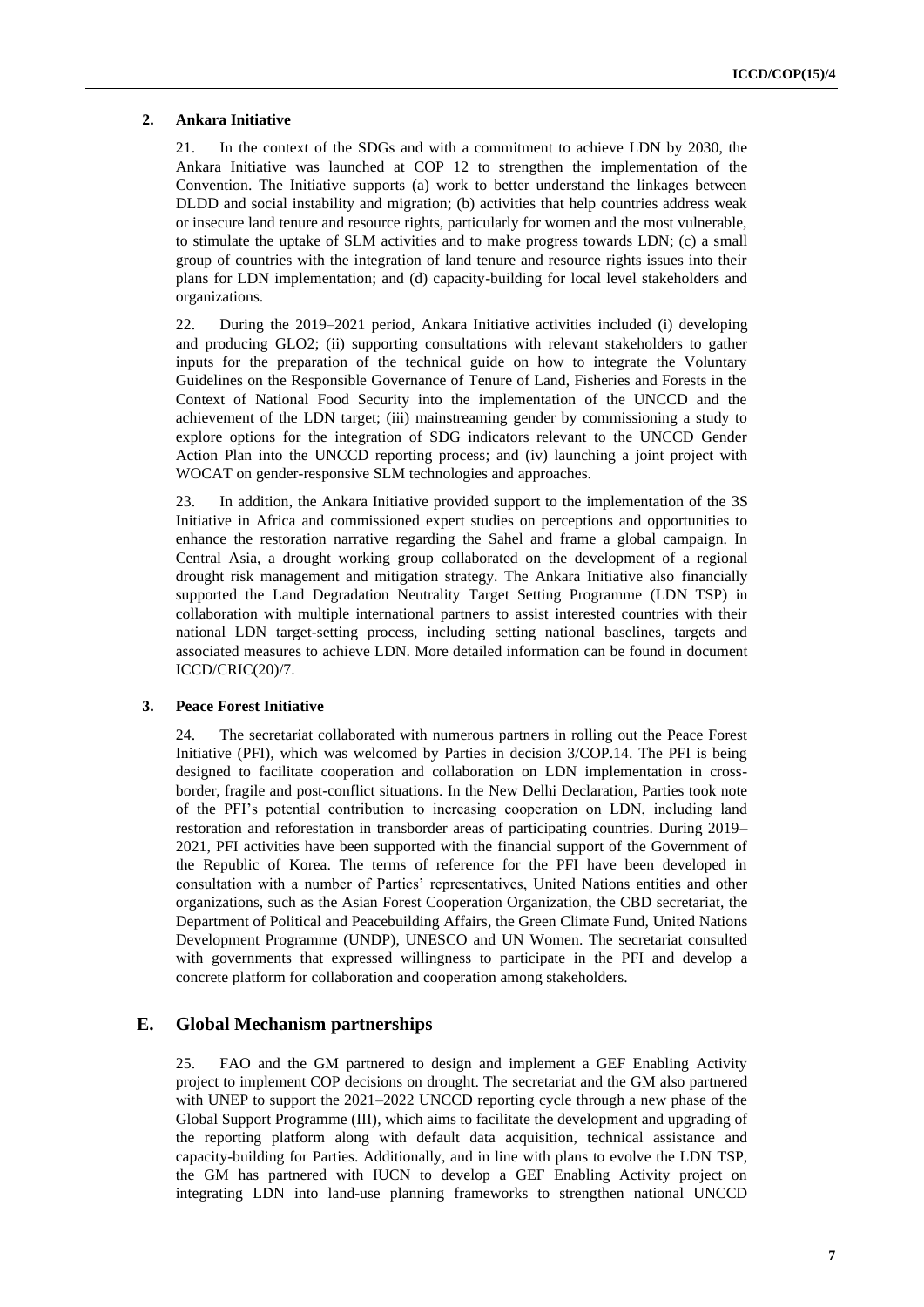enabling environments. Upon approval by the GEF, the project is expected to start during the first half of 2022.

26. The GM has also formalized its engagement with the International Federation of Red Cross and Red Crescent Societies (IFRC) during the biennium through the signing of a memorandum of understanding (MOU). The partnership will help promote a better understanding of the land, drought and disaster risk nexus, in particular with regard to climate change mitigation and adaptation, disaster risk reduction, nature-based solutions and food security in order to reduce the effects of climate change as well as address the displacement and migration nexus. The GM and IFRC will collaborate to implement other programmes which will support mutual interests and strategic priorities, such as the UNCCD Drought Initiative, UNCCD Land Degradation Neutrality Programme, the IFRC Global Plans for 2021–2025, and pan-African initiatives, including zero hunger, naturebased climate solutions, Red Ready disaster preparedness and national society development. The GM has also signed an MOU with the African Risk Capacity Group to support African countries in managing the impact of extreme weather events, including drought. It will also seek to leverage private sector resources through the development of new financial instruments that can provide insurance protection and other funding to mitigate these risks.

27. As regards project development, there is increasing demand from Parties to receive support to develop bankable gender-responsive transformative project proposals addressing desertification, land degradation, drought, land tenure, land governance and other landbased issues. In response, the GM is establishing a Partnership for Project Preparation (PPP) funded by the German Federal Ministry for Economic Cooperation and Development. The purpose of this initiative is to connect a wide range of traditional and non-traditional partners to support the early-stage preparation and funding of projects. Examples of PPP activities underway include a tripartite MOU between the African Union Development Agency, the Commonwealth Secretariat and the UNCCD secretariat; a project preparation agreement with IFAD on a multi-country proposal; and a project preparation agreement with GWP on a national project. For more detailed information on all GM partnerships, please refer to document ICCD/CRIC(20)/5.

## **F. Food Systems Summit**

28. In the lead up the United Nations Food Systems Summit held in September 2021, the UNCCD was the United Nations anchor agency for Action Track 3: Boost naturepositive production. The secretariat worked closely with the World Wide Fund for Nature as the Action Track chair and the core and extended leadership teams to propose transformative pathways based on the principle that systemic change requires cross-cutting levers of policy reform, coordinated investment, accessible financing and innovation, traditional knowledge, local governance, sound data, and gender action. This integrated approach is key to managing the impacts of climate change, reducing emissions, increasing carbon sequestration, regenerating ecosystems, protecting biodiversity, curbing food waste and reducing energy consumption while supporting healthy and nutritious diets.<sup>2</sup>

29. The goal of Action Track 3 is to boost nature-positive food production at the scale needed to meet the fundamental human right to healthy and nutritious food while at the same time restoring balance with nature. To raise awareness, the secretariat produced and disseminated a series of six Action Guides which introduce agroecological approaches and regenerative practices that make food production systems more inclusive, sustainable, and resilient. The strategies and actions presented in these Action Guides are evidence-based, proven to be effective, and can be adapted in a variety of diverse settings. Each Action Guide focuses on key elements that influence the social, economic and environmental dimensions of food production: regenerative agriculture, soil health, gender equity, youth engagement, drought and water scarcity, and sustainable livestock and pastoralism. Collectively, the Action Guide series offers a systems perspective to guide regenerative

<sup>2</sup> [<https://www.unccd.int/actions/food-systems-summit-2021>](https://www.unccd.int/actions/food-systems-summit-2021).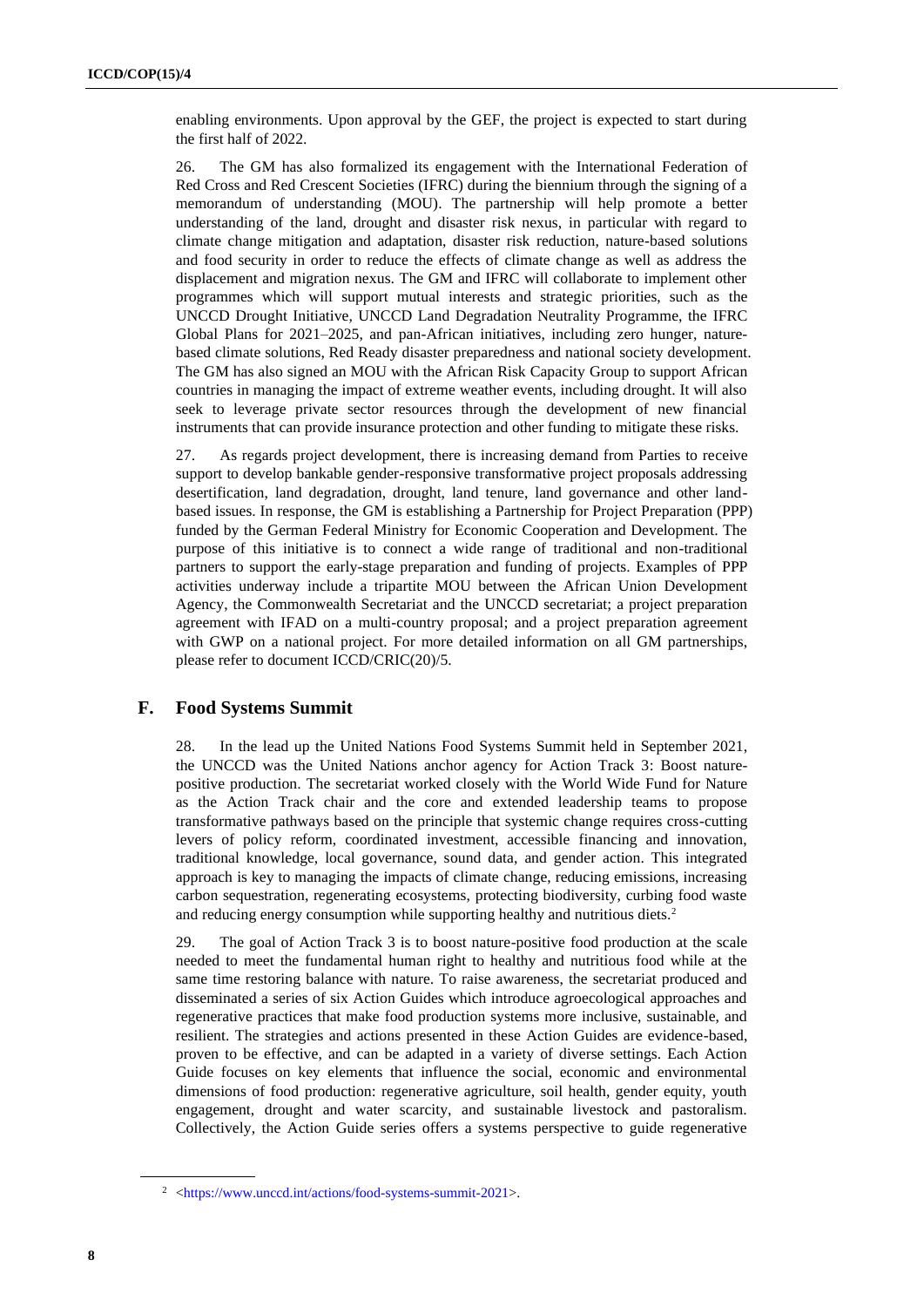actions for both small and large producers to promote the nature-positive transformation of our food systems.

30. In the context of food systems, the secretariat also published an analysis of national LDN reports, submitted as of the end of 2020, which identified a total of 842 response actions adopted by 86 countries. These include 25 categories of response actions aimed at transforming food systems through implementing more responsible governance, building resilient agroecosystems, and improving the management of demand-side drivers, supply chains and risk. Furthermore, these response actions would help countries to build back better after the COVID-19 pandemic and help mitigate the impacts of future crises.

31. The follow-up to the United Nations Food Systems Summit will build on existing efforts and coalitions of countries and supporting organizations. The implementation of Summit outcomes to support these efforts at country level will use existing institutions, improving their responsiveness where necessary. At the national level, governments will be supported by Resident Coordinators and United Nations Country Teams in developing and implementing their national pathways with the engagement and contributions of all stakeholders by leveraging diverse instruments and processes. At the global level, working across the United Nations system and with partners, the Rome-based agencies – FAO, IFAD and the World Food Programme – will jointly lead a coordination hub that collaborates with and draws upon wider United Nations system capacities to support the follow-up to the United Nations Food Systems Summit.

32. The secretariat contributed to various coalitions, including the Coalition of Action 4 Soil Health, which developed as part of a multi-stakeholder approach to facilitate the adoption and scaling up of restoration practices that improve soil health in productive landscapes through investment and policy action. Specifically, the value-added proposition of this Coalition is to develop global coordinating and operating mechanisms and processes (including tools for monitoring outcomes across different scales) to guide and catalyze public and market-based private sector investments in soil health as a foundational and proactive response for addressing food and nutrition security, climate change, socioeconomic returns and growth, productivity, rural livelihoods, biodiversity, climate and nature.

## **G. Monitoring and reporting**

33. The secretariat, as the custodian agency for SDG indicator 15.3.1 ("Proportion of land that is degraded over total land area"), continues to play an active role in the ongoing Inter-agency and Expert Group on SDG Indicators (IAEG-SDGs) that oversees the SDG indicator framework adopted by the United Nations Statistical Commission and coordinates the annual SDG progress reports to the High-Level Political Forum on Sustainable Development each year. In October 2019, the IAEG-SDGs elevated SDG indicator 15.3.1 to Tier I status, recognizing that the indicator is conceptually clear, has an internationally established methodology, and standards are available, with data regularly produced by countries. In collaboration with the Australian Commonwealth Scientific and Industrial Organisation, the secretariat produced the second edition of the Good Practice Guidance for SDG indicator 15.3.1.<sup>3</sup>

34. The secretariat has strengthened its collaboration with the Group on Earth Observations (GEO) and its LDN Initiative (GEO-LDN Initiative), a partnership with over 100 national governments and 100 participating organizations that envisions a future where decisions and actions for the benefit of humankind are informed by coordinated, comprehensive and sustained Earth observations. Established in 2018 in response to the invitation to GEO to support Parties' efforts in implementing the Convention contained in decision 9/COP.13, the GEO-LDN Initiative has so far contributed to: (i) the development of minimum data quality standards for estimating SDG indicator 15.3.1; (ii) the

<sup>&</sup>lt;sup>3</sup> [<https://www.unccd.int/sites/default/files/documents/2021-09/UNCCD\\_GPG\\_SDG-Indicator-](https://www.unccd.int/sites/default/files/documents/2021-09/UNCCD_GPG_SDG-Indicator-15.3.1_version2_2021.pdf)[15.3.1\\_version2\\_2021.pdf>](https://www.unccd.int/sites/default/files/documents/2021-09/UNCCD_GPG_SDG-Indicator-15.3.1_version2_2021.pdf).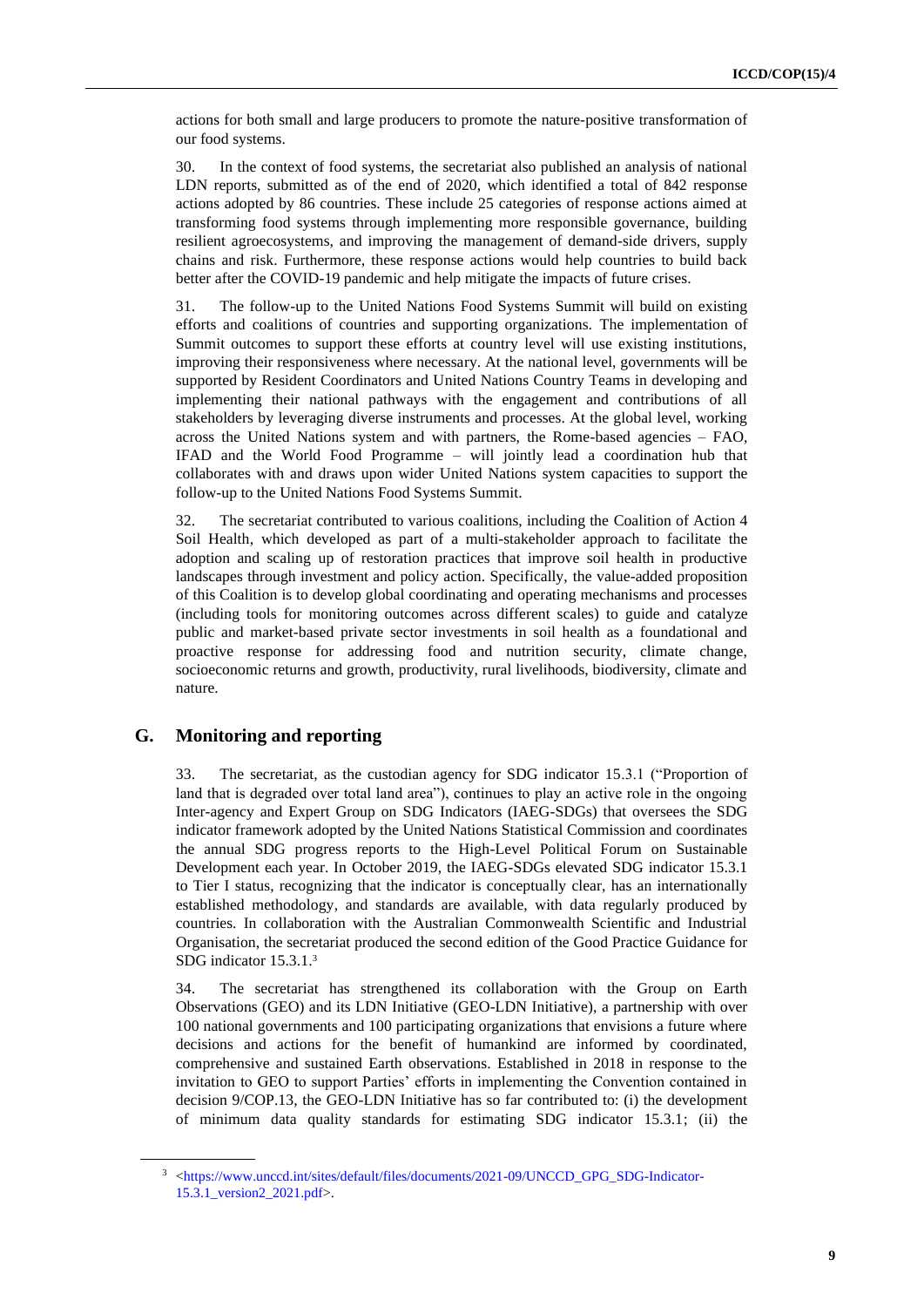development of practical land-use planning tools for LDN by means of an international technology innovation competition organized in collaboration with the Science-Policy Interface (SPI); (iii) the further development of Trends.Earth tool by Conservation International; and (iv) the development of a university-level curriculum of study to educate a new generation of planning and environmental professionals in the principles and practices of LDN. For more detailed information, refer to document ICCD/CRIC(20)/7.

### **H. Other scientific cooperation**

35. In response to decision 20/COP.14, the SPI continues to contribute to and cooperate with other international scientific panels and bodies dealing with DLDD issues. During the implementation of the SPI work programme for 2020–2021 (see decision 18/COP.14), six coordination activities relating to other intergovernmental scientific panels and bodies were undertaken. Further information can be found in document ICCD/COP(15)/CST/4.

36. In response to decision 19/COP.14, the secretariat collaborated with the United Nations University Institute for Environment and Human Security, which coordinated with the Rio convention secretariats and other relevant partners to produce an independent assessment and research report on the coherence and alignment among SLM, ecosystembased adaptation, ecosystem-based disaster risk reduction and nature-based solutions. Further information can be found in document ICCD/COP(15)/CST/5.

37. In response to decision 17/COP.14, the Consultative Group on International Agricultural Research, FAO and its Agricultural Stress Index System and other related agencies have shared information on plant varieties and animal breeds that are tolerant to drought. In addition, with the aim of disseminating this information to UNCCD stakeholders, a review of the scientific and technical literature on drought-tolerant plant species and animal breeding techniques for improving the drought resilience of food production systems under climate change was conducted.

38. In response to decision 6/COP.14, the secretariat is exploring the interlinkages between land, water, renewable energy, climate change and livelihoods through partnerships with the International Renewable Energy Agency and research institutes, such as Tsinghua University. The secretariat also collaborated with the scientific committee of the 2021 World AgriVoltaics Conference and the United Nations Industrial Development Organization's 2021 Global Call for Innovative Solutions in Cleantech and Sustainable Land Management. These collaborations were aimed at assembling scientific evidence and innovative practical cases on these interlinkages for the development and mainstreaming of innovative and sustainable solutions for combating DLDD and achieving LDN, including in agriculture, agricultural technology, food systems, water, rangelands, mining, forestry and renewable energy.

### **I. Media-oriented partnerships**

39. UNCCD has more than 10 years of experience with media partnerships and has learned from them both in terms of benefits and challenges. The most active engagement since COP 14 was with Deutsche Welle and partners in the United Nations communications groups and networks. UNCCD also engaged with other influential media platforms such as the Global Strategic Communication Council. While formal partnerships may be costly and challenging, our ongoing engagement with media trained on UNCCD issues is bearing fruit.

40. UNCCD worked in an informal partnership with Deutsche Welle (primarily the Africa office), which is headquartered in Bonn, to increase UNCCD outreach to young people (details of the events organized are reported in document ICCD/COP(15)/3). The partnerships enabled young people to engage with high-level government officials, such as the Prime Minister of Togo, the Minister of Finance, Economic Planning and Information Technology of Saint Vincent and the Grenadines, the UNCCD Executive Secretary, UNCCD celebrities and Land Heroes. In return, Deutsche Welle received numerous interview opportunities with UNCCD's senior staff and celebrities and inspiring youth (aged between 24 and 35 years) with groundbreaking and thriving agripreneurial and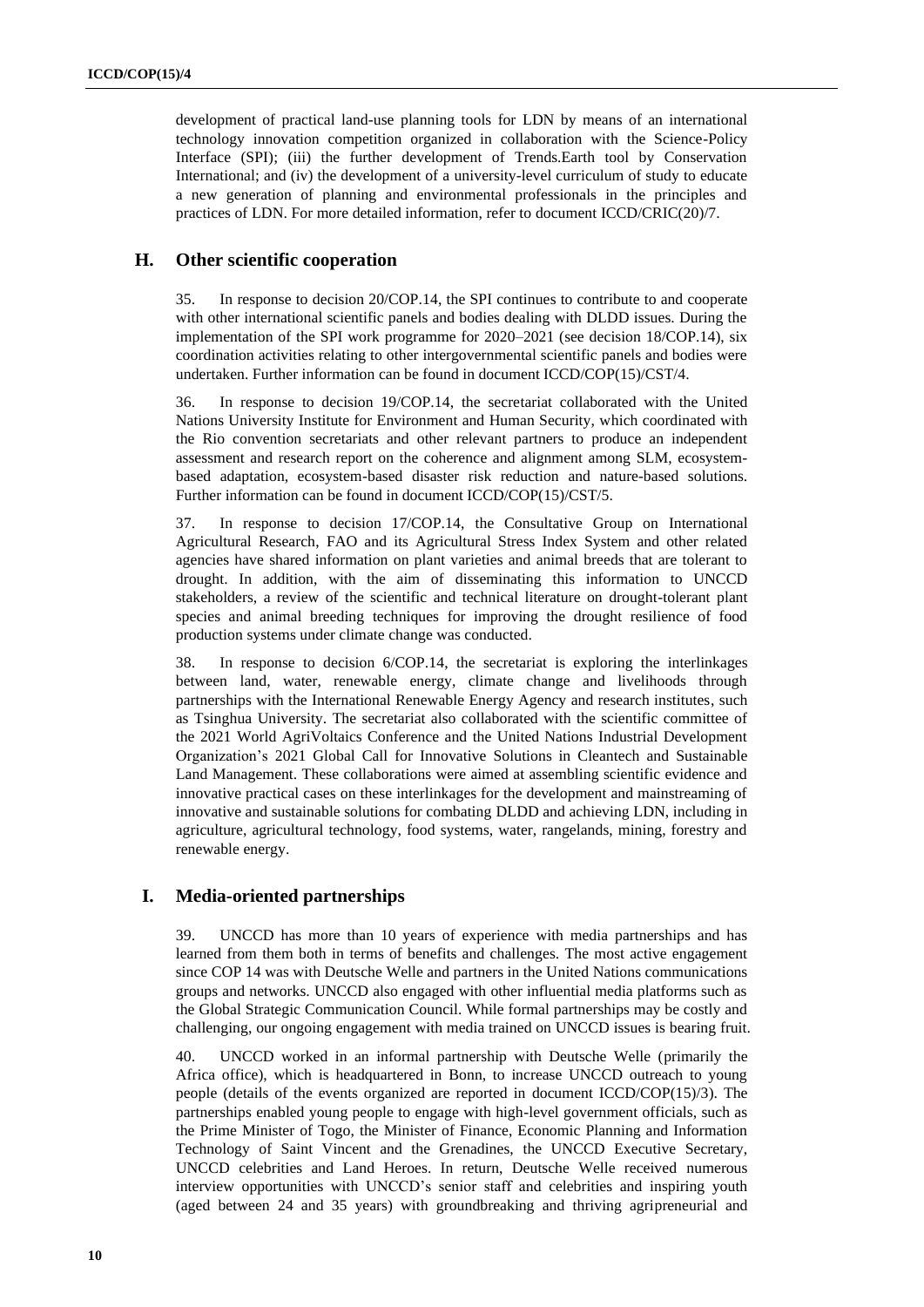ecopreneurial initiatives drawn from all regions of the world. This partnership has increased the visibility of the Convention to a new youthful audience. Formal partnerships with media organizations are costly, but their impact is evident and necessary in sustaining public trust and the delivery of credible, science-based facts.

41. UNCCD also informally partnered with the Global Strategic Communications Council (GSCC) to support coverage of its key events. GSCC is a global network of nongovernmental journalist associations that are primarily dedicated to reporting on climate change stories, particularly on critically underreported issues such as the link between land and climate change (see document ICCD/COP(15/3). This collaboration not only introduced new journalists to cover the issues, but also strengthened UNCCD's preparations for event launches through co-curating the media briefings and expanding the products provided to journalists in advance of an event.

42. UNCCD also proactively joined and collaborated with a number of United Nations system-wide communications initiatives, more specifically the United Nations Communications Group in Bonn; Flotilla led by CBD; Pipers by UN-Water; the United Nations Decade on Ecosystem Restoration (2021–2030) led by FAO and UNEP; and the United Nations Communications Task Force on Climate Change and the United Nations Communications Group, which are both led by the United Nations Department of Global Communications. These partnerships expanded UNCCD's capacity not only to distribute its media and other communications products globally but also created opportunities for reaching new audiences. For instance, our active involvement in Flotilla led to collaboration with the CBD's Global Biodiversity Youth Network in publicizing the youth webinars. Collaboration in the Department of Global Communications led to the proactive solicitation of communication materials from various United Nations media services and social media support by the United Nations Secretary-General's social media team.

43. Lastly, UNCCD continued partnering directly with journalists that have been trained over the last 10 years under the Convention and/or participated in the work of the Convention. Some of the best and most sustained coverage of UNCCD issues and events has come from journalists who received training from UNCCD in the past. This signals that partnerships built around the training of journalists on the issues of the Convention is a cost-effective approach that supports coverage beyond news cycles and UNCCD programmes and events and may have huge returns in promoting and spotlighting the progress countries are making to achieve LDN during the United Nations Decade on Ecosystem Restoration.

## **III. Conclusions and recommendations**

**44. When considering the next steps for promoting and strengthening relationships with other relevant conventions and international organizations, institutions and agencies, priority should be given to those partnerships, alliances and coalitions that assist Parties in the implementation of the Convention, recognizing that strong and effective relationships can leverage the appropriate synergies with organizations that have overlapping or convergent mandates.**

**45. It is important to (i) reaffirm the usefulness of the three land-based progress indicators/metrics for all Parties, as set out in decision 9/COP.12, for reporting under the UNCCD and the SDGs; these progress indicators are consistent with the progress indicators/metrics adopted in decision 22/COP.11; and (ii) recognize there are significant benefits that can be derived from collaboration with external bodies and experts, such as the GEO-LDN Initiative and the Monitoring Task Force of the United Nations Decade on Ecosystem Restoration (2021–2030), to assist countries in monitoring and reporting on the three progress indicators/metrics.** 

**46. Newly formed partnerships to (i) promote tenure security, gender responsiveness, drought preparedness, SDS source mitigation, youth engagement, resource mobilization, food systems transformation; (ii) raise awareness and provide timely access to information, solutions and knowledge; and (iii) support other Convention priorities will be critical to the secretariat's efforts to support Parties in**